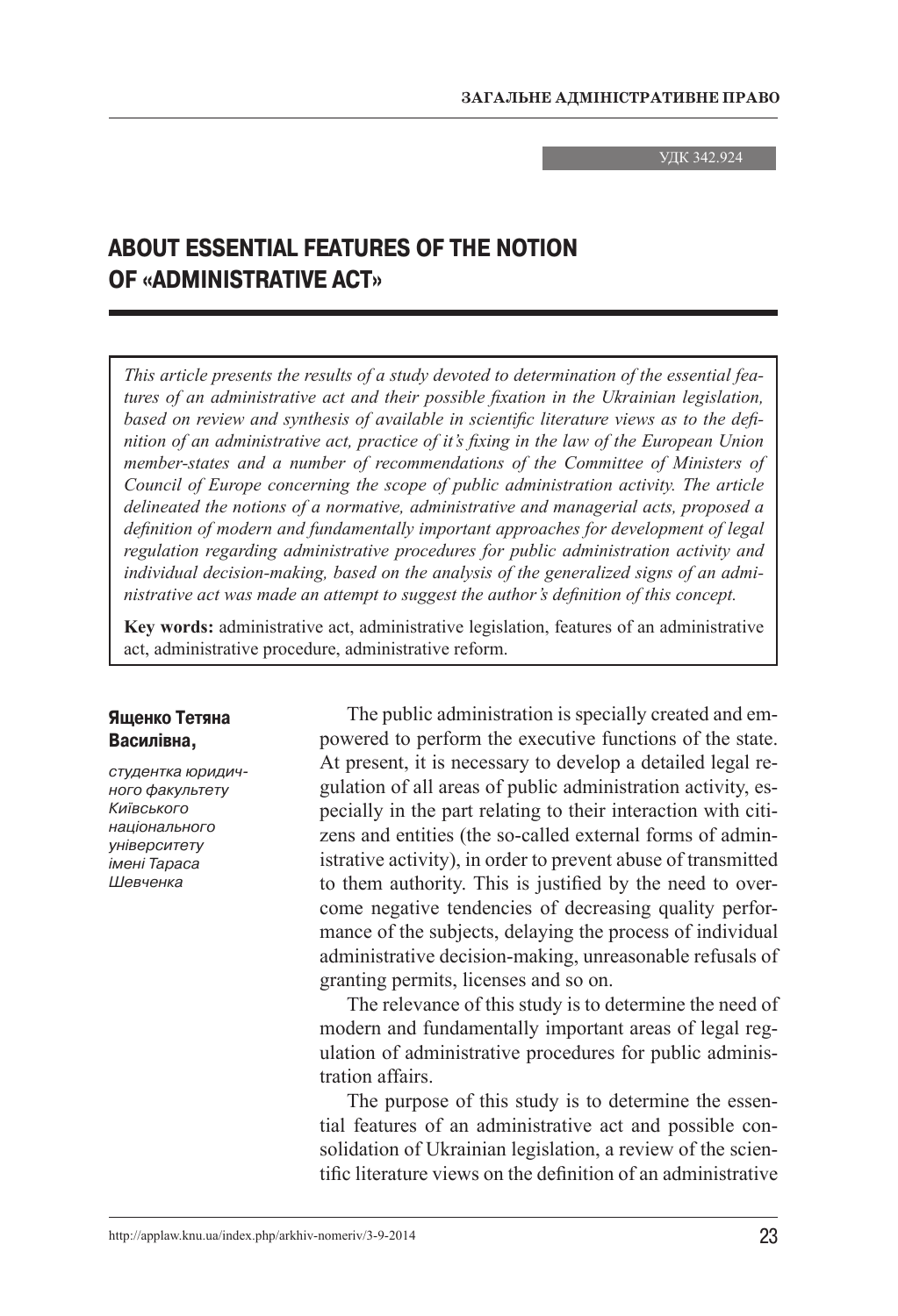act, comparing it with the definition proposed in the draft Administrative Procedure Code of Ukraine (the second edition), and with similar definitions set out in the relevant laws of European countries. Need in definition of administrative act is clear distinction from other acts of public administration. Special attention is paid to individual administrative acts as they relate to the rights and interests of individuals and / or legal entities of public law sphere. In this regard, there is also a problem of a distinction between legislative, administrative and managerial acts.

Due to the outlined purpose were set the following objectives:

– determine the essential features of an administrative act by studying the definitions set out in European legislation, proposed by domestic and foreign scholars;

– suggest ways of fixing the most important essential features of an administrative act in the national legislation.

The study of administrative procedures and problems of implementation of administrative acts was performed in the works of famous local scientists and researchers: V. Aver'yanov, I. Koliushko, V. Tymoshchuk, N. Tishchenko, R. Kuibida, A. Shkolyk, and foreign scientists, including: D. J. Hallihan, J. Ziller, V. Kyuhel, B. Lazarev, A. Lyuhterhrandt and others.

To date, we can generalize the definition of an administrative act through enumeration of its main features:

1) Directed on the realization of the rights of individuals, legal entities, collective entities;

2) Taken by public administration under the authority specified in law;

3) Taken within the jurisdiction of public administration;

4) In some cases taken within the discretionary powers;

5) Meets the requirements of the law as to the form and essence;

6) Should be taken in accordance with the procedural standards (in certain cases with the obligatory participation of citizens in decision-making);

7) Taken within a reasonable time;

8) Must be properly motivated;

9) Published in installed (provided) way;

10) Can be reviewed by a judicial body or other independent body.

The Resolution (77) 31 of the Committee of Ministers of the Council of Europe understands the term «administrative act» as «a decision» [1, р. 469– 479]. This definition is general and requires interpretation. «Measure» actually covers a number of actions of the public administration which appear in examination and solution in individual administrative proceedings, as well as oral or conclusive action of authorized individuals.

Noteworthy is a definition that was given in the dissenting opinion of the judge of the Constitutional Court of Ukraine M. Savenko, «act» (Latin actus – «action»; actum – «document») means action, deed and the document issued (adopted) by a public authority, local governments and their officials» [1, р. 480–493]. Such determination can be quite a clear guide for understanding this definition of an administrative act in terms of the forms of its manifestations.

Normative act is an act, which contains certain rules of conduct (law). B. Lazarev notes that «according to the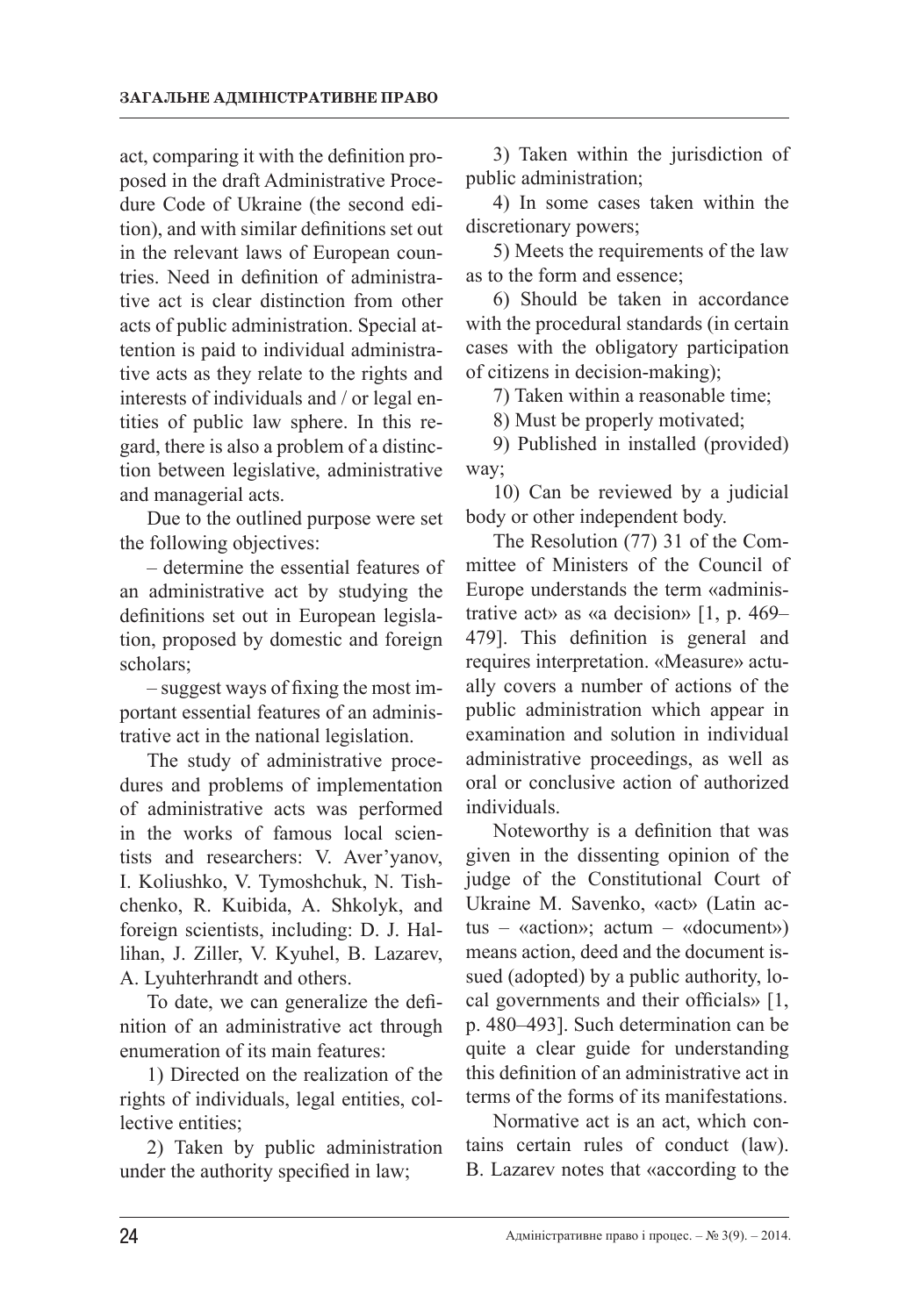prescriptions recorded in the act there are normative and individual acts» [2, р. 33].

However, a significant number of publications instruction, rules, regulations, etc. require a necessary level of specificity of understanding of certain issues. In fact, in this case, executive authorities undertake law-drafting powers. Note that the above examples of normative acts and those that determine the competence of the authorities have more technical nature and are not regulated beyond the rules outlined in the law; they are aimed at creating a common reference points (goals, objectives, policies) of public administration in their respective industries. Thus, under normative we understand an act, which contains mandatory rules of behaviour – a norm.

When we talk about an individual act, we mean the acts of governance (public administration) that since their adoption generate, modify or terminate the legal relationship between clearly defined ranges of subjects [2, р. 33].

It is difficult to agree with the above position of B. Lazarev in view of the following: the adjective «individual» usually refers to a single person (or small group of people), but we can note a widespread use of such public administration's decision-making as adoption of acts, extended to all subjects, including regulations and orders of the Cabinet of Ministers of Ukraine. Thus, the following acts of the Cabinet of Ministers of Ukraine can not be attributed either to the normative or to the individual, even though they actually belong to the administrative acts.

In foreign countries, there are different approaches to the definition of «administrative act». For example in France used a broad approach for outlining the content of this term, which refer to all acts of administration, so it includes individual acts of public administration and administrative agreements and normative acts. Another approach set out in the German law «About administrative procedure», according to which an administrative act appears in manifestations of the administrative activity related to the settlement of an individual issue in the public sphere.

There is no definition of «administrative act» in domestic law, but this definition was used in the draft Code of Administrative Procedure of Ukraine, understanding this term as a decision (a legal act, document, mark in the document ) of individual action taken by the administrative authority as a result of the review of administrative proceedings in accordance with this Code, aimed at the acquisition, modification or termination of the rights and obligations of individual or legal entity(s) [3].

However, this definition needs revision, it is therefore necessary to make a clear analysis of the essential features of the noticed above definition in terms of assessing its compliance with certain signs. The result of this analysis will be proposed below.

D. Hallihan notes that all administrative actions can be divided into two groups:

1) related to the development of policies that presents a high degree of generalization character, which specifies only the general goals and objectives;

2) related to the specific case of a person or a wide range of people [4].

This division is more appropriate, it eliminates the conventional criterion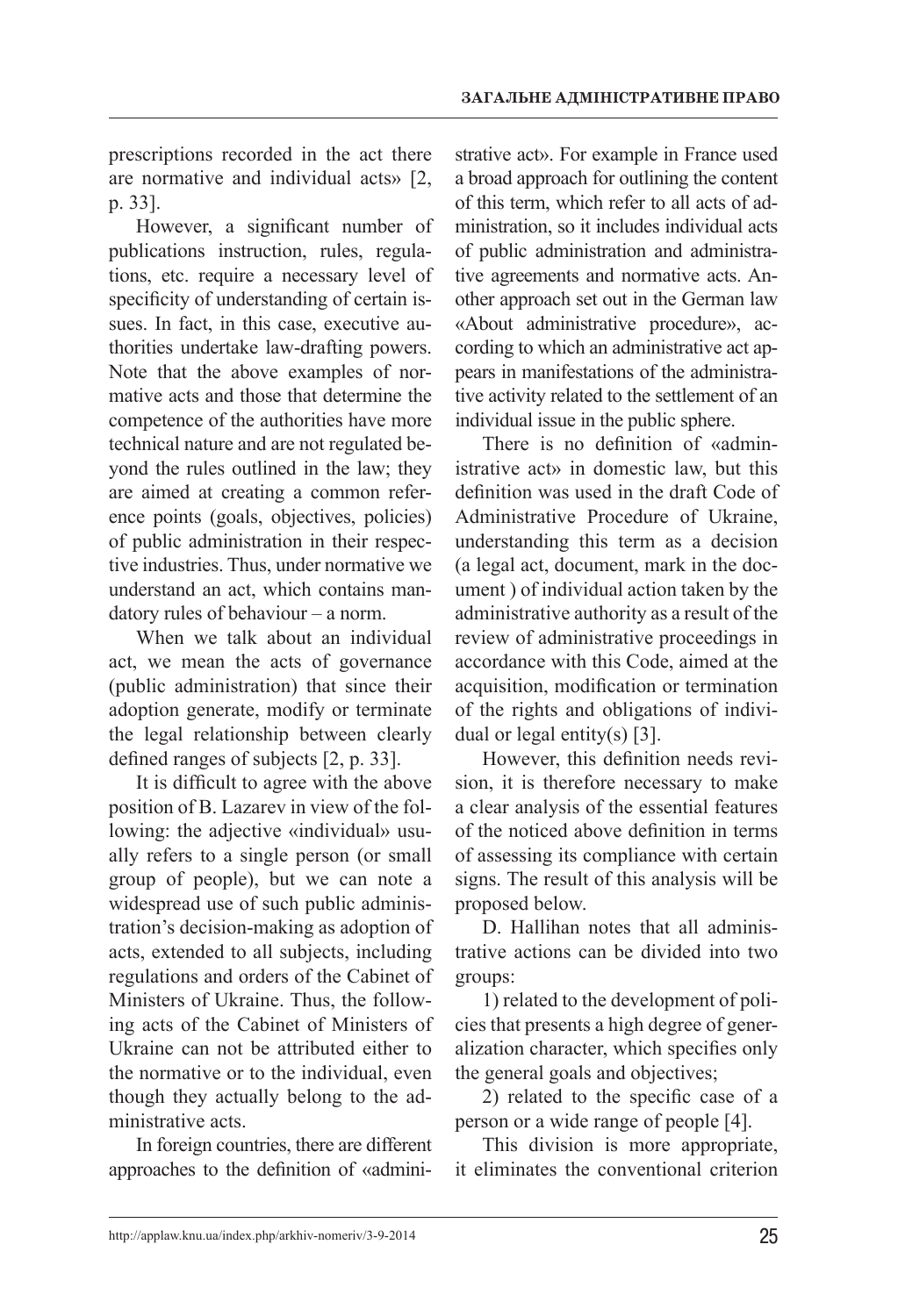of division as the number of subjects on which the act extends its action (because of the impossibility of clear differentiation for this indicator).

B. Lazarev notes that the act of governance is the result of combining in one document management solutions and powerful expression of public administration [2, p. 199]. It is difficult to agree with this statement in the current development of public administration.

Considering development of the institute of public administration in the European countries, there is a possibility in future of giving similar powers to individual professionals – agents of public administration. The powers and jurisdiction of such entities must have clearly defined boundaries in order to protect the rights and interests of individuals and legal entities to limit the interference of such entities in private and personal life, to regulate their activities.

A separate Recommendation  $\mathbb{N}_2$  R(80) 2 of the Committee of Ministers of the Council of Europe member states on the exercise of discretionary powers by administrative authorities on March 11, 1980 is devoted to discretionary powers. According to the provisions of the above act discretion body's authority is understood as providing that a degree of freedom in deciding what actually means the ability to choose between multiple most appropriate solutions [2, р. 170].

In Ukrainian legislation we can also find definition of the phenomenon. «Discretionary powers – a set of rights and responsibilities of state and local governments, persons authorized to perform the functions of the state or local government, providing an oppor-

tunity to determine their own discretion in whole or in part the type and content management solutions, received, or a choice at the discretion of one of several options for management decisions provided by draft legal instrument» [5] that is not materially different from the proposed definition the level of the European Union.

Provisions on such broad powers of public administration are necessary to fix appropriate safeguards to promote the rights and interests of citizens and legal entities, prevent abuse or otherwise improper use of discretionary powers, as an administrative authority must not only comply with the laws, but also act properly [1, р. 470]. Public administration performing discretionary powers must also comply with the objectives (goals) for which such powers were granted. Otherwise, the acts shall be void.

Under such a feature of an administrative act as a commitment in the implementation of public power we need to understand the following: first of all, it is a result of a body empowered to take certain actions. Secondly, this activity is a form of public administration activity, that the interaction of these bodies with the public and/or entities. This feature allows us to identify other participants of legal relations that arise when an administrative act – they are the individuals and / or entities.

As for the specific expressions of administrative acts, the traditional forms are written, oral, email, and other required by law. The most promising is a electronic form of administrative acts, given the ease of adoption, easy way to bring to the notice, to correct, and low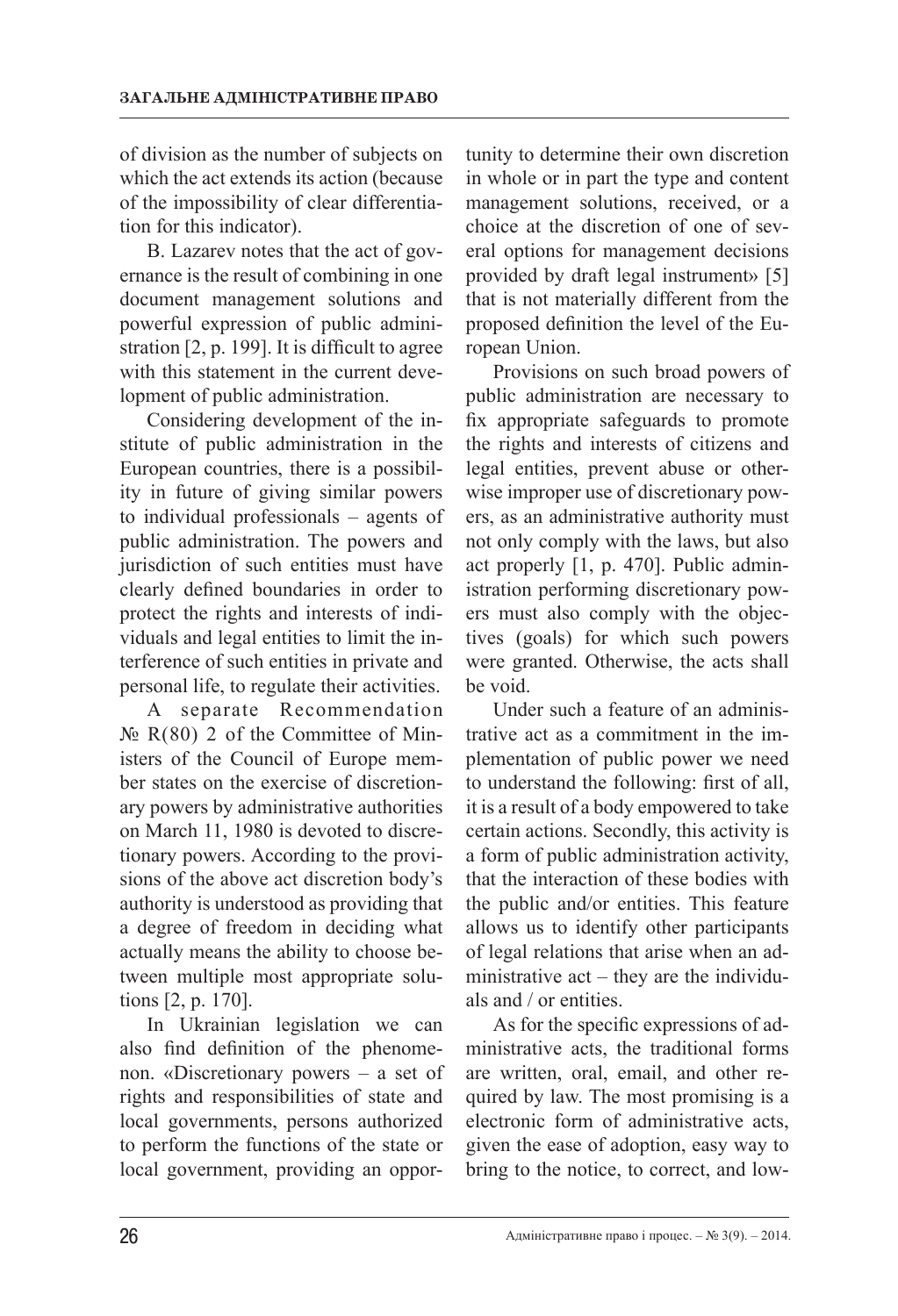est cost. However, even electronic form shall be complied with requirements to acts' details: signatures of responsible individuals. Thus, we can equate the value of the written and electronic form because the latter is actually a modification of the first.

Compliance with the standards of procedural acts is a manifestation of the requirements for the form of such acts, and is closely related to the competence of administrative authorities. That is, public administration, taking certain decisions or committing certain measures shall strictly adhere to the noticed above procedures, operating simultaneously within its powers. Such rules should get their fixation in the form of uniform rules for public administration at the level of a special law or code. This level of regulation is conditioned due to the specific meaning of this act (the creation of rights and obligations for individuals and / or entities, violating such rules can lead to nullity of the act.

According to the provisions of Principles of Good Administration In the Member States of the European Union [6] one of the most important principles is the right of person who applies to the competent authority, obtain administrative services or to hear a case within a reasonable (sufficient) time. A sense of national Administrative Procedural Code of Ukraine (Article 3) a reasonable time – a reasonable term and resolution of proceedings, sufficient to provide timely (without undue delay) judicial protection of violated rights, freedoms and interests in public relations [7].

There is also a differentiation in terms depending on a kind of administrative activity performed. The implementation of similar grading will increase the number of services provided, as well as meet the interests of society and perform another mechanism for preventing acts of corruption.

It is important to underline value of the Recommendation  $\mathbb{N}_2$  R (80) 2 of the Committee of Ministers of Council of Europe member states regarding exercise of discretionary powers by administrative authorities [8]. We should also pay attention to the fact that non-compliance with the terms of the case could lead to review of decision, or to being able to believe the decision.

Thus, the act must be taken within a specified reasonable time under the law, as is intended, first, to the rights of citizens and legal entities.

The requirement of motivation can be understood as an indication of the main factual and legal grounds that acted as a prerequisite for decision-making in a case [1, р. 372]. Of course, each time pointing fully motivated act by relevant body of the public administration, citing the grounds of individual administrative proceedings, as well as a link to existing legislation will lead to delays in decision making, slowing the work of public administration. Therefore, there should be a number of exceptions, where motivation of relevant decision may be not given, for example, if the publication of the act is a common practice of administrative authority, carried out on direct orders from the law, when the act is issued at the request of one person and does not affect the rights of the others.

This feature of validity of the administrative act must be one of the conditions of the act to enter into legal force. It is closely related to the requirements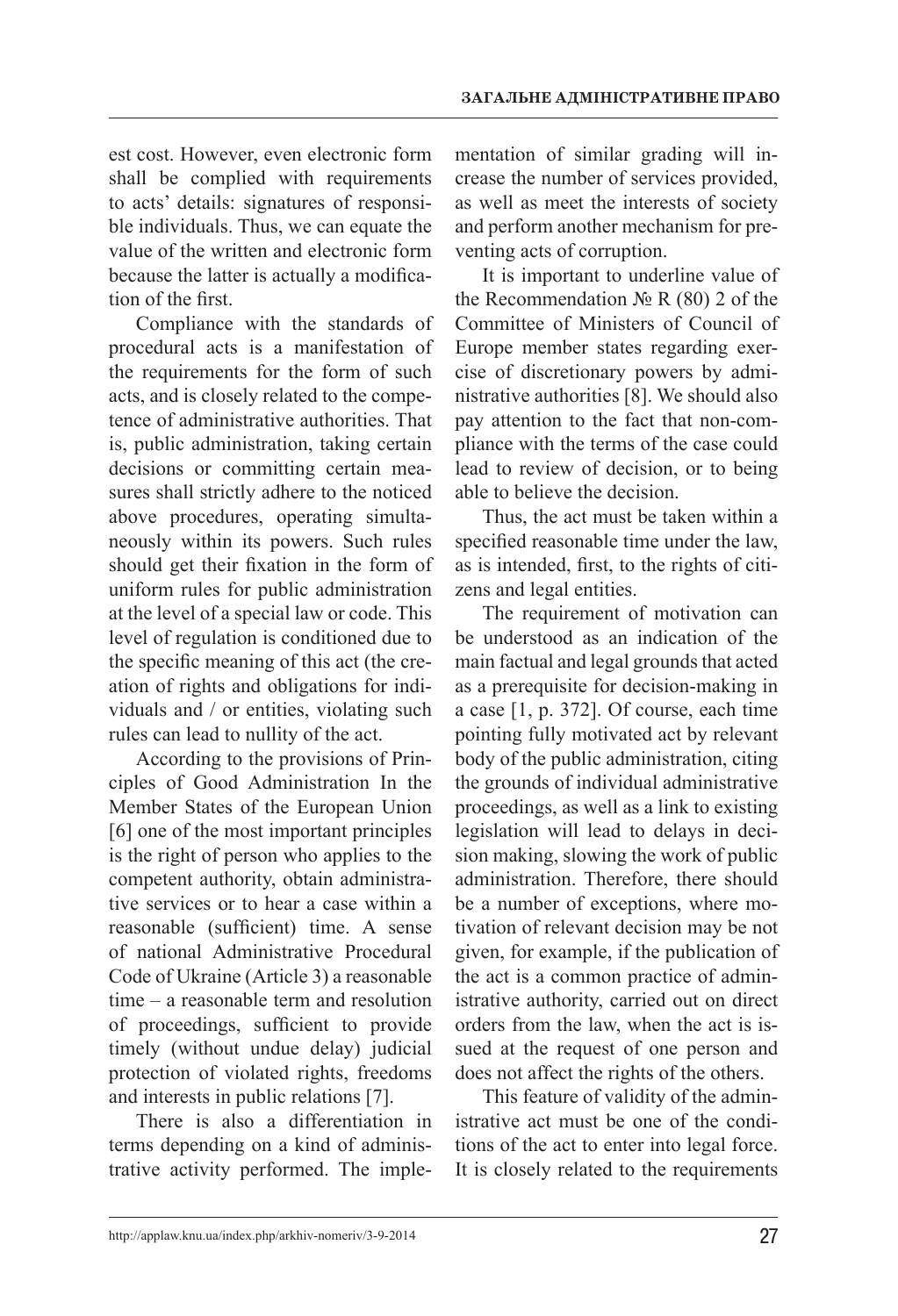as to the form of administrative acts discussed above.

As for such feature of providing persons participation in the decision-making process we should understand it as a procedure of consideration of individual administrative case a person must be given an opportunity to explain the matters of case, because it is a citizen or legal entity, rather than state authorities, more aware of the content of the case and in order to save time for activities of authorized persons of public administration, should participate in decisionmaking that in the future will affect their rights and responsibilities. It should be noted that the participation of citizens in decision-making should be their right, not an obligation. In case, when the administrative decision will make interference with the rights and obligations of a large number of subjects, the procedure of the case in general should be organized in public, with the aim to ensure the availability of consideration of this case, persons to whom this decision will have a corresponding impact. Failure to comply with this warranty does not result in the recognition of an act void, but creates grounds for challenging the relevant decision of public administration.

When we talk about such a characteristic of administrative act as its promulgation in accordance with the law, it is necessary to stress the special importance of this position. There is a general rule that an individual administrative act enters into force from the moment of informing about solution in individual administrative case is properly represented to a citizen or a legal entity. It should start with the following: a way to inform a person about the result of its administrative case based on the concepts of accessibility and convenience of appropriate means of communication. The decision is not necessarily has to be brought to the attention by explaining in person the contents of the relevant decision. It is sufficient to send a notification by mail (or other pre-agreed way/ mode). As for administrative acts, there is a message need to be made in an official way by publication in the prescribed in the legislation source – the media, the use of telecommunications. However, with the development of internet technology, we should not throw away the opportunity in the future solving the issue of promulgation by sending a collective message, posting relevant information on the web-portals etc.

The sign of possibility to review an administrative act is one of the safeguards for rights and interests of private persons. In fact, at the moment the main ways to appeal administrative acts are: internal administrative review (appeal taken by the act of refusing admission to a higher authority or official within the system of public administration), the response to the appeal of the specialized agencies, to non-judiciary system and the proper judicial review.

Above we have noted the definition of administrative act that was suggested in the draft of Administrative Procedure Code of Ukraine. Now we can analyze its compliance with the outlined signs. This definition does not cover the content of such a multidimensional phenomenon as an administrative act. First, there was not taken into account the following forms of administrative act as an action of public administration, which greatly narrows the scope of the rele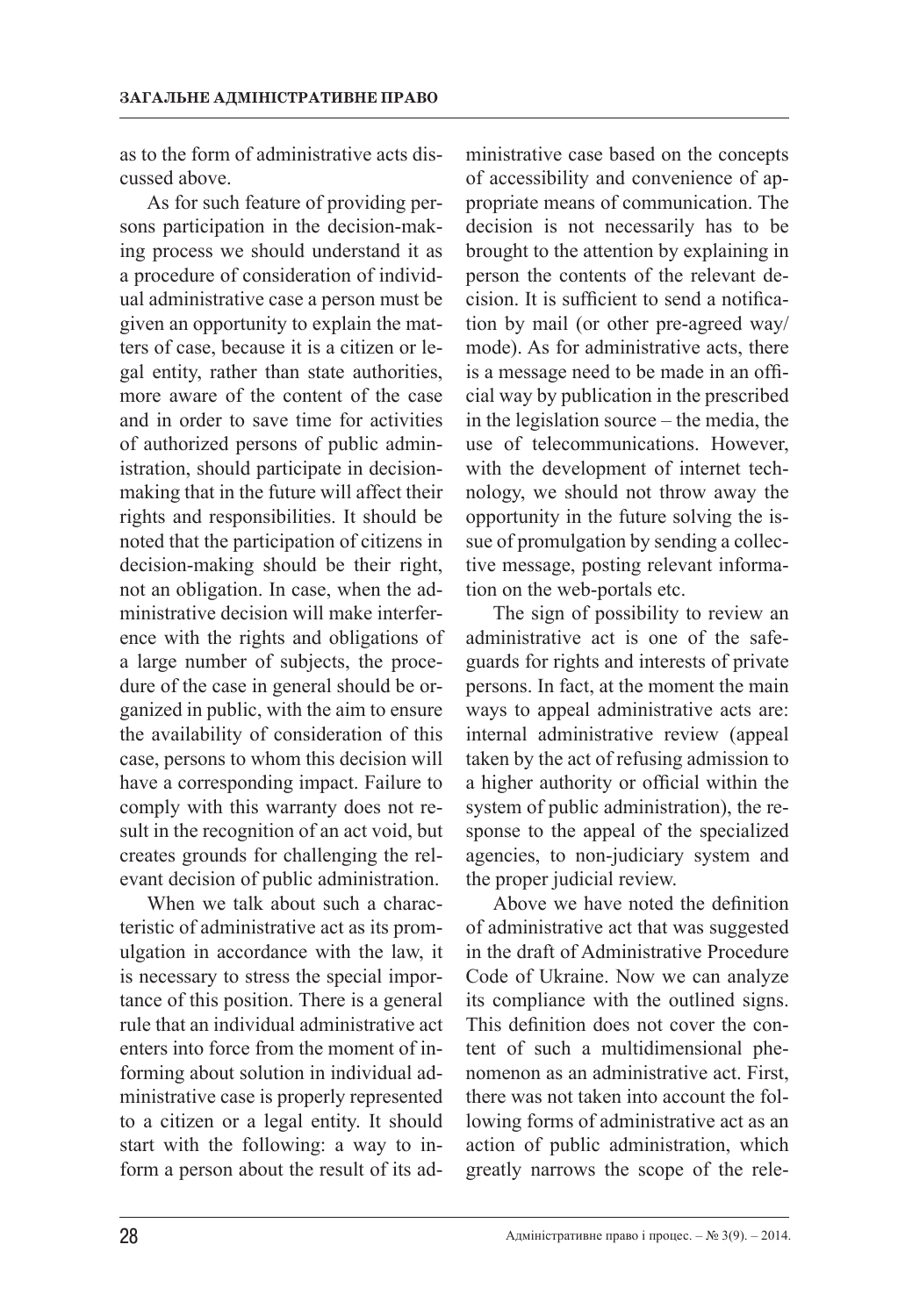vant provisions of law. Secondly, it does not indicate the fact that the relevant decision (action) should be motivated, unless otherwise provided by law, created with a guaranteed possibility for individuals and/or legal entities to participate in decision-making made public or brought to the attention of the subjects in the manner provided by law or contracted parties and one that can be challenged in order internal administrative appeal or in court.

Further research should be aimed at determining precisely informative features of the definition of «administrative act», the study of its place among other legislative acts and acts of administration.

Thus, the results of the research propose the following amendments to the national legislation:

1) adopt a special law «About administrative procedures « where should be fixed a definition of administrative act, the administrative procedure for the consideration of the individual case and the decision rules as well as their performance and appeal;

2) give a definition of an administrative act as act or a measure of administrative authority, public administration, aimed at realization of the rights of, adopted after consideration of individual cases within the public powers (as well as the order of the discretionary) of interaction of individuals and / or legal entities, motivated and appropriately justified (unless otherwise provided by law), adopted within a reasonable time, in accordance with the procedure laid down in legislation standards and requirements of the public administration, brought to the subjects on which the act distributes its effect in the manner and form prescribed by law or by agreement, and that can be appealed to the procedure of internal administrative appeal or to the court;

3) the above-mentioned essential features of an administrative act must obtain fixation not only by the definition of an administrative act, but also to receive fixation in the legal norms defining administrative proceeding.

# **Bibliografia:**

1. Адміністративна процедура та адміністративні послуги. Зарубіжний досвід та пропозиції для України / авторупорядник В. П. Тимощук. – К.: Факт, 2003.

2. Управленческие процедуры / Лазарев Б.М. – М., 1988. – 271 с.

3. Проект Адміністративно-процедурного кодексу України, реєстраційний номер Верховної Ради 11472 від 3 грудня 2012 р. [Електронний ресурс]. – Режим доступу : http://w1.c1.rada.gov.ua/pls/zweb2/ webproc4 1?pf3511=44893.

4. Галлиган Д. Административное право: история развития и основные современные концепции / Д. Галлиган, В. В. Полянский, Ю. Н. Старилов. – М.,  $2002 - 410$  c.

5. Про затвердження Методології проведення антикорупційної експертизи Наказ Міністерства юстиції України від 23 червня 2010 р. № 1380/5 [Електронний ресурс]. – Режим доступу : http://zakon2. rada.gov.ua/laws/show/v1380323-10.

6. Principles of Good Administration In the Member States of the European Union, 2005 [Електронний ресурс]. – Режим доступу : http://www.statskontoret.se/upload/ Publikationer/2005/200504.pdf.

7. Кодекс адміністративного судочинства України :за станом на 19 березня 2014 р. / Голос України – Офіц. вид. –  $23.08.2005. -$  No 158.